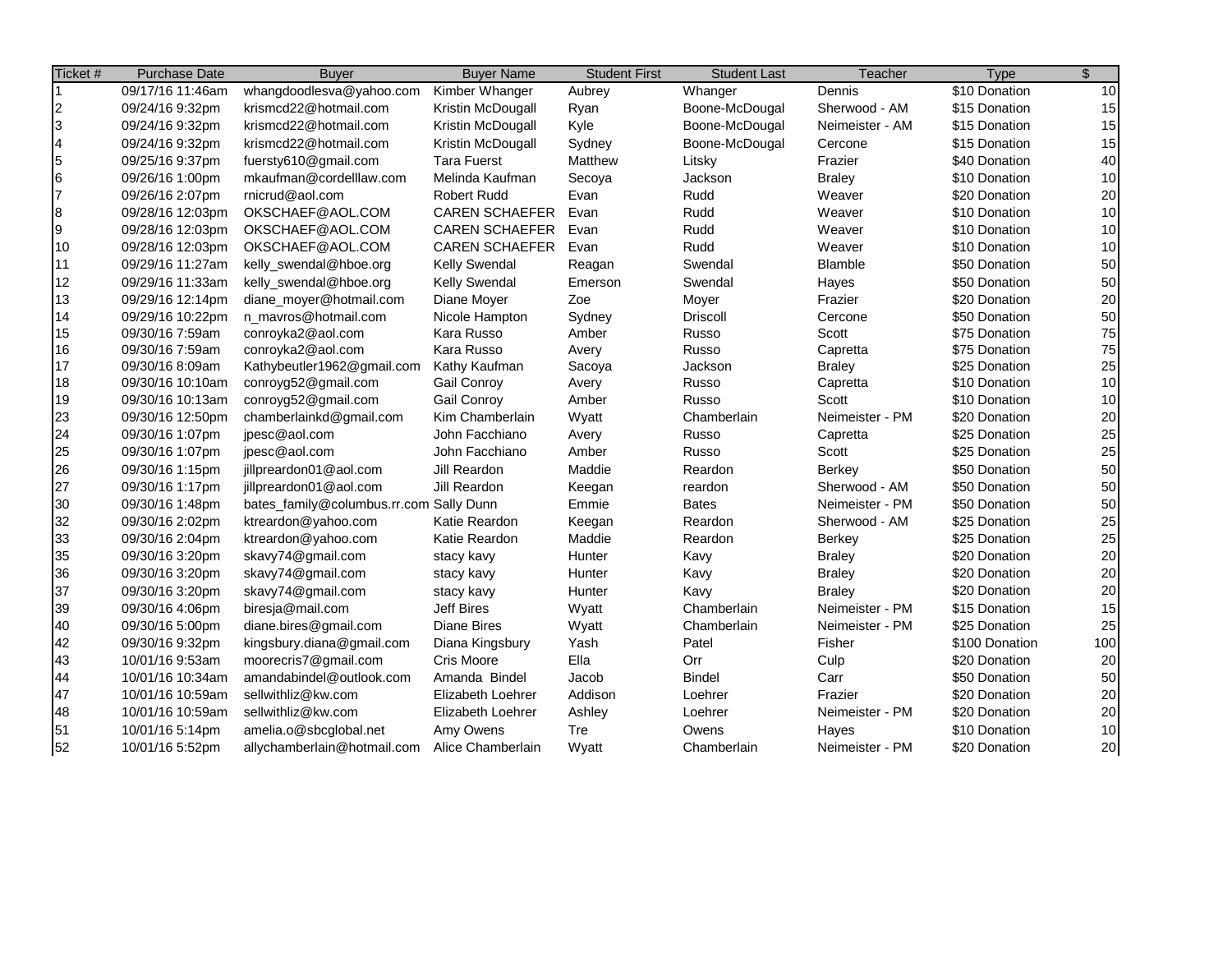| Ticket # | <b>Purchase Date</b> | <b>Buyer</b>                        | <b>Buyer Name</b>        | <b>Student First</b> | <b>Student Last</b> | Teacher        | <b>Type</b>    | $\mathfrak{S}$ |
|----------|----------------------|-------------------------------------|--------------------------|----------------------|---------------------|----------------|----------------|----------------|
| 53       | 10/01/16 9:08pm      | angelvalerio@gmail.com              | Angel Valerio            | Henry                | Valerio             | Cercone        | \$15 Donation  | 15             |
| 55       | 10/01/16 9:33pm      | Pamcassell@yahoo.com                | Pam Cassell              | n/a                  | n/a                 | n/a            | \$15 Donation  | 15             |
| 56       | 10/01/16 9:46pm      | mhritzo@msn.com                     | <b>Mike Hritzo</b>       | Mateo                | Hritzo              | Culp           | \$50 Donation  | 50             |
| 60       | 10/03/16 8:48am      | jas420221@yahoo.com                 | Joe Shields              | Carter               | Shields             | Sherwood - PM  | \$10 Donation  | 10             |
| 61       | 10/03/16 8:48am      | jas420221@yahoo.com                 | Joe Shields              | Dylan                | Shields             | <b>Braley</b>  | \$10 Donation  | 10             |
| 65       | 10/03/16 10:35am     | aubrey.fryer@gmail.com              | <b>Aubrey Fryer</b>      | Cory                 | Fryer               | Sherwood - AM  | \$10 Donation  | 10             |
| 66       | 10/03/16 10:35am     | aubrey.fryer@gmail.com              | <b>Aubrey Fryer</b>      | Cory                 | Fryer               | Sherwood - AM  | \$10 Donation  | 10             |
| 67       | 10/03/16 10:35am     | aubrey.fryer@gmail.com              | <b>Aubrey Fryer</b>      | Cory                 | Fryer               | Sherwood - AM  | \$10 Donation  | 10             |
| 68       | 10/03/16 10:35am     | aubrey.fryer@gmail.com              | Aubrey Fryer             | Cory                 | Fryer               | Sherwood - AM  | \$10 Donation  | 10             |
| 69       | 10/03/16 10:35am     | aubrey.fryer@gmail.com              | <b>Aubrey Fryer</b>      | Cory                 | Fryer               | Sherwood - AM  | \$10 Donation  | 10             |
| 70       | 10/03/16 11:30am     | pwells0809@gmail.com                | Paula Wells              | Cole                 | Wells               | Fisher         | \$50 Donation  | 50             |
| 71       | 10/03/16 11:43am     | lush.5@osu.edu                      | Susan Lush               | <b>Brian</b>         | Lush                | Holtkamp       | \$25 Donation  | 25             |
| 72       | 10/03/16 11:43am     | lush.5@osu.edu                      | Susan Lush               | <b>Brendan</b>       | Lush                | Scott          | \$25 Donation  | 25             |
| 73       | 10/03/16 11:45am     | shieldscl@yahoo.com                 | <b>Cheryl Shields</b>    | Dylan                | Shields             | <b>Braley</b>  | \$25 Donation  | 25             |
| 74       | 10/03/16 11:45am     | shieldscl@yahoo.com                 | <b>Cheryl Shields</b>    | Carter               | Shields             | Sherwood - PM  | \$25 Donation  | 25             |
| 75       | 10/03/16 1:46pm      | BLBROWN1961@GMAIL.COM BRANDEE BROWN |                          | <b>BROOKE</b>        | <b>YARWICK</b>      | carr           | \$20 Donation  | 20             |
| 76       | 10/03/16 3:34pm      | seamark1@cox.net                    | <b>Ruth Seamark</b>      | Carson               | Dever               | <b>Blamble</b> | \$50 Donation  | 50             |
| 77       | 10/03/16 3:34pm      | seamark1@cox.net                    | <b>Ruth Seamark</b>      | Alaina               | Dever               | Holtkamp       | \$50 Donation  | 50             |
| 78       | 10/03/16 3:34pm      | seamark1@cox.net                    | <b>Ruth Seamark</b>      | Morgan               | Dever               | Scott          | \$50 Donation  | 50             |
| 79       | 10/03/16 4:43pm      | owu_2003@yahoo.com                  | Tiffany Hrabusa          | Caleff               | Dunn                | Sherwood - AM  | \$50 Donation  | 50             |
| 80       | 10/03/16 8:09pm      | mytredae@sbcglobal.net              | <b>Courtney Owens</b>    | Tre'                 | Owens               | Hayes          | \$10 Donation  | 10             |
| 82       | 10/03/16 9:28pm      | kkonya@columbus.rr.com              | Keith Konya              | Alison               | Konya               | Hayes          | \$10 Donation  | 10             |
| 83       | 10/03/16 9:28pm      | kkonya@columbus.rr.com              | Keith Konya              | Alison               | Konya               | Hayes          | \$10 Donation  | 10             |
| 84       | 10/03/16 9:28pm      | kkonya@columbus.rr.com              | Keith Konya              | Alison               | Konya               | Hayes          | \$10 Donation  | 10             |
| 85       | 10/03/16 9:28pm      | kkonya@columbus.rr.com              | Keith Konya              | Alison               | Konya               | Hayes          | \$10 Donation  | 10             |
| 86       | 10/03/16 9:28pm      | kkonya@columbus.rr.com              | Keith Konya              | Alison               | Konya               | Hayes          | \$10 Donation  | 10             |
| 87       | 10/03/16 9:52pm      | amylang44@icloud.com                | Amy Lang                 | Amelia               | Lang                | Fisher         | \$40 Donation  | 40             |
| 88       | 10/04/16 9:10am      | casandbe@hotmail.com                | Carol Sandberg           | Zoe                  | Moyer               | Frazier        | \$20 Donation  | 20             |
| 90       | 10/04/16 12:02pm     | triemens@columbus.rr.com            | Tasha Riemenschneid Jax  |                      | Riemenschneider     | Berkev         | \$30 Donation  | 30             |
| 91       | 10/04/16 12:08pm     | triemens@columbus.rr.com            | Tasha Riemenschneid Lola |                      | Rucker              | Sherwood - PM  | \$20 Donation  | 20             |
| 93       | 10/04/16 1:47pm      | anita.ankur@gmail.com               | Anita Srivastava         | Aarohi               | Srivastava          | <b>Braley</b>  | \$20 Donation  | 20             |
| 94       | 10/04/16 2:41pm      | bambimcafee@gmail.com               | Bambi McAfee             | <b>Brooke</b>        | Yarwick             | Carr           | \$30 Donation  | 30             |
| 95       | 10/04/16 7:39pm      | nsshah72@yahoo.com                  | Neil Shah                | Annika               | Shah                | Holtkamp       | \$10 Donation  | 10             |
| 96       | 10/04/16 7:39pm      | nsshah72@yahoo.com                  | Neil Shah                | Annika               | Shah                | Holtkamp       | \$100 Donation | 100            |
| 97       | 10/04/16 8:45pm      | dena_merrell@hboe.org               | Dena Merrell             | Eli                  | Holycross           | Nixon          | \$50 Donation  | 50             |
| 98       | 10/04/16 9:42pm      | cliffaltemare@hotmail.com           | <b>Cliff Altemare</b>    | Luke                 | Altemare            | Holtkamp       | \$50 Donation  | 50             |
| 99       | 10/05/16 7:29am      | s.schaefer09@gmail.com              | Samantha Schaefer        | Evan                 | Rudd                | Weaver         | \$10 Donation  | 10             |
| 100      | 10/05/16 9:00am      | vahjen65@columbus.rr.com            | Jenny Vah                | <b>Brian</b>         | Lush                | Holtkamp       | \$10 Donation  | 10             |
| 101      | 10/05/16 9:00am      | vahjen65@columbus.rr.com            | Jenny Vah                | <b>Brendan</b>       | Lush                | Scott          | \$10 Donation  | 10             |
| 104      | 10/05/16 11:55am     | anne@pforsich.net                   | Anne Pforsich            | Charlie              | Pforsich            | Holtkamp       | \$50 Donation  | 50             |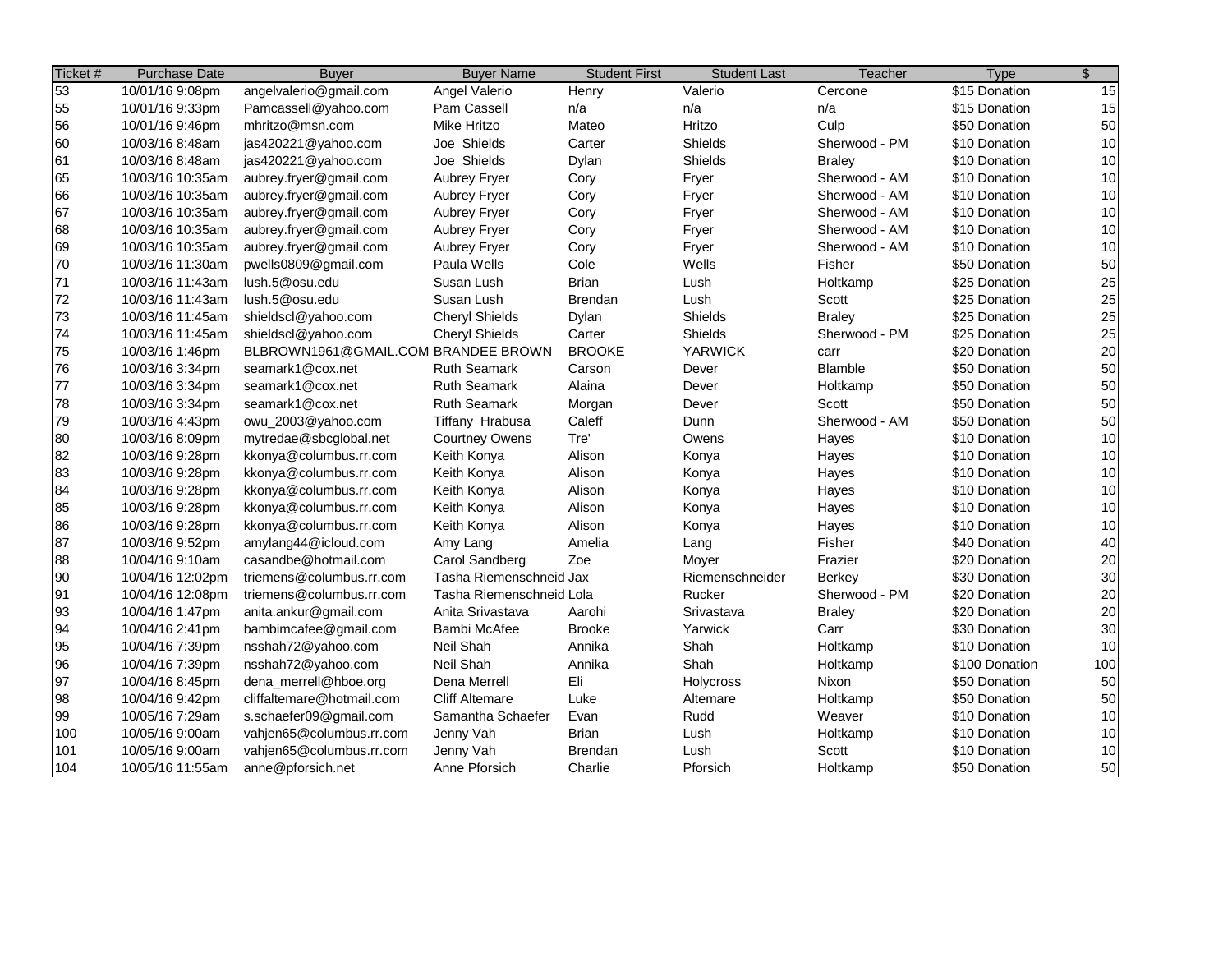| Ticket # | <b>Purchase Date</b> | <b>Buyer</b>                              | <b>Buyer Name</b>    | <b>Student First</b> | <b>Student Last</b> | Teacher       | <b>Type</b>    | $\overline{\mathcal{S}}$ |
|----------|----------------------|-------------------------------------------|----------------------|----------------------|---------------------|---------------|----------------|--------------------------|
| 105      | 10/05/16 1:34pm      | alisharucker1@gmail.com                   | Alisha Rucker        | Lola                 | Rucker              | Sherwood - pm | \$25 Donation  | $\overline{25}$          |
| 106      | 10/06/16 8:03am      | bhupathifamily@outlook.com                | Adi Bhupathi         | Siri                 | Bhupathi            | Weaver        | \$50 Donation  | 50                       |
| 107      | 10/06/16 9:42am      | neenyjff@aol.com                          | Janeen Hogan         | Isabella             | Hogan               | Nixon         | \$50 Donation  | 50                       |
| 108      | 10/06/16 9:58am      | ajpope@supergames.org                     | AJ Pope              | Emma                 | Abate               | Cercone       | \$20 Donation  | 20                       |
| 109      | 10/06/16 9:58am      | ajpope@supergames.org                     | AJ Pope              | Sophie               | Abate               | Culp          | \$20 Donation  | 20                       |
| 110      | 10/06/16 11:30am     | traviswood3@gmail.com                     | <b>Travis Wood</b>   | Mason                | Wood                | Sherwood - AM | \$20 Donation  | 20                       |
| 111      | 10/06/16 11:46am     | jipfahler@gmail.com                       | Jennifer Pfahler     | Lola                 | Rucker              | Sherwood - PM | \$20 Donation  | 20                       |
| 112      | 10/06/16 11:50am     | jjpfahler@gmail.com                       | Jennifer Pfahler     | Jax                  | Riemenschneider     | Carr          | \$20 Donation  | 20                       |
| 113      | 10/06/16 11:55am     | mcclurepamela@att.net                     | Pam Mcclure          | Maggie               | Fisher              | Holtkamp      | \$15 Donation  | 15                       |
| 114      | 10/06/16 11:58am     | mcclurepamela@att.net                     | Pam Mcclure          | Zoe                  | Fisher              | Nixon         | \$15 Donation  | 15                       |
| 115      | 10/06/16 12:07pm     | bfetsko@apgo.org                          | <b>Bonnie Fetsko</b> | Mason                | Wood                | Sherwood - pm | \$25 Donation  | 25                       |
| 116      | 10/06/16 12:25pm     | jason.wheeler12@gmail.com                 | Jason Wheeler        | Mason                | Wood                | Sherwood - pm | \$10 Donation  | 10                       |
| 117      | 10/06/16 12:50pm     | jason_dimasso@yahoo.com                   | jay dimasso          | Mason                | Wood                | Sherwood - pm | \$10 Donation  | 10                       |
| 118      | 10/06/16 2:05pm      | Woodyinfindlay@yahoo.com                  | <b>Matthew Wood</b>  | Mason                | Wood                | Sherwood - pm | \$50 Donation  | 50                       |
| 119      | 10/06/16 2:29pm      | dmhale3@gmail.com                         | Diane Hale           | Mason                | Wood                | Sherwood - pm | \$25 Donation  | 25                       |
| 120      | 10/06/16 2:39pm      | koriz1@yahoo.com                          | Kori zwilling        | Chayse               | Zwilling            | Dennis        | \$10 Donation  | 10                       |
| 121      | 10/06/16 2:42pm      | koriz1@yahoo.com                          | Kori zwilling        | Avery                | Zwilling            | <b>Braley</b> | \$10 Donation  | 10                       |
| 122      | 10/06/16 2:43pm      | koriz1@yahoo.com                          | Kori zwilling        | Madi                 | Zwilling            | Frazier       | \$10 Donation  | 10                       |
| 123      | 10/06/16 2:47pm      | koriz1@yahoo.com                          | Kori zwilling        | Chayse               | Zwilling            | Dennis        | \$10 Donation  | 10                       |
| 124      | 10/06/16 2:47pm      | koriz1@yahoo.com                          | Kori zwilling        | Chayse               | Zwilling            | Dennis        | \$10 Donation  | 10                       |
| 125      | 10/06/16 2:47pm      | koriz1@yahoo.com                          | Kori zwilling        | Chayse               | Zwilling            | Dennis        | \$10 Donation  | 10                       |
| 126      | 10/06/16 2:47pm      | koriz1@yahoo.com                          | Kori zwilling        | Chayse               | Zwilling            | Dennis        | \$10 Donation  | 10                       |
| 127      | 10/06/16 2:51pm      | koriz1@yahoo.com                          | Kori zwilling        | Avery                | Zwilling            | <b>Braley</b> | \$10 Donation  | 10                       |
| 128      | 10/06/16 2:51pm      | koriz1@yahoo.com                          | Kori zwilling        | Avery                | Zwilling            | <b>Braley</b> | \$10 Donation  | 10                       |
| 129      | 10/06/16 2:51pm      | koriz1@yahoo.com                          | Kori zwilling        | Avery                | Zwilling            | <b>Braley</b> | \$10 Donation  | 10                       |
| 130      | 10/06/16 2:51pm      | koriz1@yahoo.com                          | Kori zwilling        | Avery                | Zwilling            | <b>Braley</b> | \$10 Donation  | 10                       |
| 131      | 10/06/16 2:51pm      | koriz1@yahoo.com                          | Kori zwilling        | Madi                 | Zwilling            | Frazier       | \$10 Donation  | 10                       |
| 132      | 10/06/16 2:51pm      | koriz1@yahoo.com                          | Kori zwilling        | Madi                 | Zwilling            | Frazier       | \$10 Donation  | 10                       |
| 133      | 10/06/16 2:51pm      | koriz1@yahoo.com                          | Kori zwilling        | Madi                 | Zwy                 | Frazier       | \$10 Donation  | 10                       |
| 134      | 10/06/16 2:51pm      | koriz1@yahoo.com                          | Kori zwilling        | Madi                 | Zwilling            | Frazier       | \$10 Donation  | 10                       |
| 135      | 10/06/16 3:48pm      | hiroi_sasaki@yahoo.co.jp                  | Hiroi Sasaki         | Justin               | Sasaki              | <b>Braley</b> | \$100 Donation | 100                      |
| 136      | 10/06/16 4:02pm      | DaniJai@aol.com                           | Laura Dever          | Carson               | Dever               | Blamble       | \$10 Donation  | 10                       |
| 137      | 10/06/16 4:02pm      | DaniJai@aol.com                           | Laura Dever          | Alaina               | Dever               | Holtkamp      | \$10 Donation  | 10                       |
| 138      | 10/06/16 4:02pm      | DaniJai@aol.com                           | Laura Dever          | Morgan               | Dever               | Scott         | \$10 Donation  | 10                       |
| 139      | 10/06/16 5:09pm      | jakod@yahoo.com                           | Jon Kline            | Evan                 | Rudd                | Weaver        | \$10 Donation  | 10                       |
| 140      | 10/06/16 6:24pm      | esmallwood@insight.rr.com                 | Ed Smallwood         | Mason                | Wood                | Sherwood - am | \$25 Donation  | 25                       |
| 141      | 10/06/16 7:05pm      | emilyelizabethbeach@gmail.cor Emily Beach |                      | Aidan                | Beach               | Woods         | \$15 Donation  | 15                       |
| 142      | 10/06/16 7:06pm      | emilyelizabethbeach@gmail.cor Emily Beach |                      | Colin                | Beach               | carr          | \$15 Donation  | 15                       |
| 143      | 10/06/16 7:56pm      | candy.holcomb@gmail.com                   | Candy Holcomb        | Ella                 | Orr                 | Culp          | \$20 Donation  | 20                       |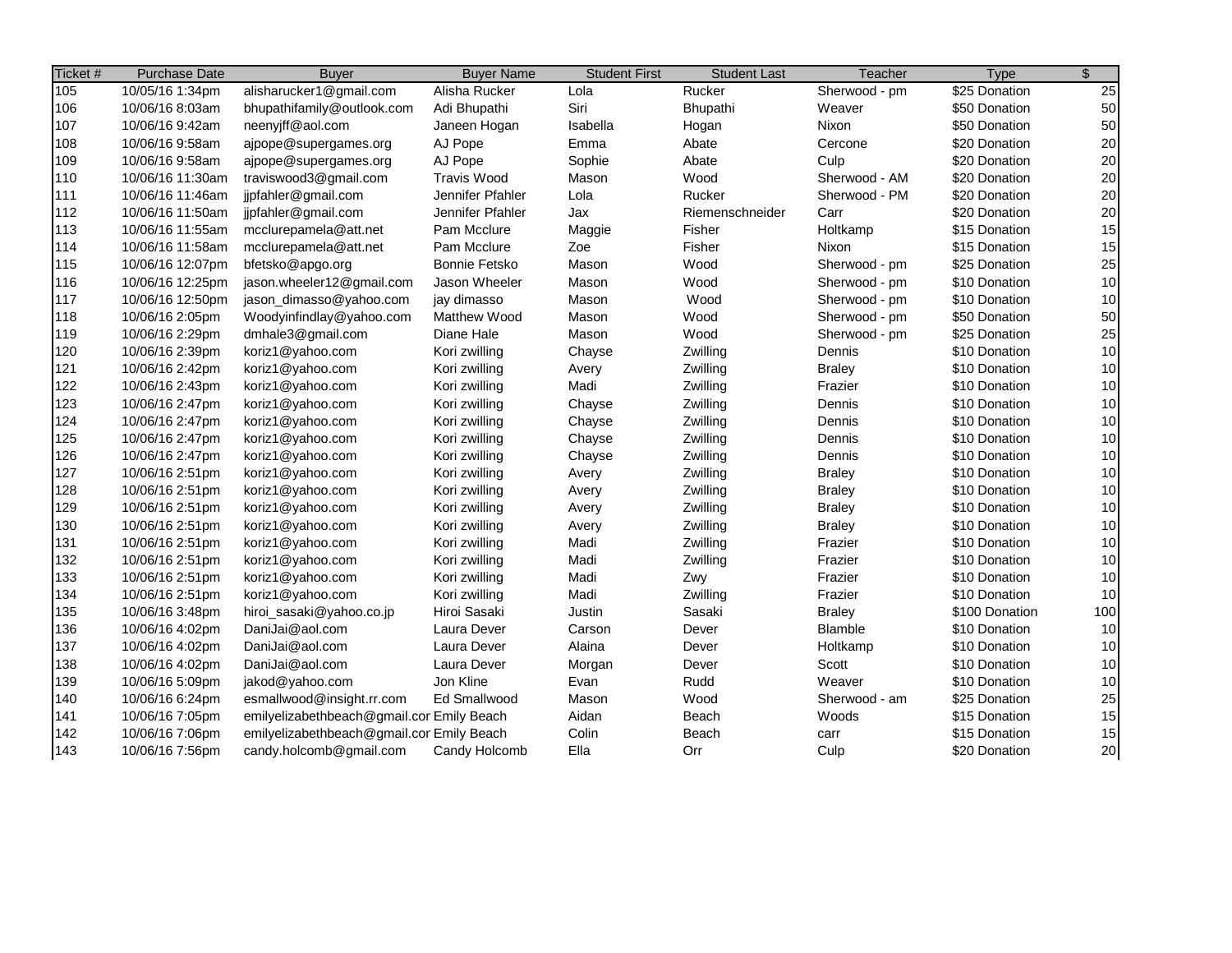| 10/06/16 8:20pm<br>cabeach773@gmail.com<br>Aidan<br>Beach<br>Woods<br>carolyn beach<br>30<br>cabeach773@gmail.com<br>Colin<br>Carr<br>\$30 Donation<br>10/06/16 8:22pm<br>carolyn beach<br>Beach<br>50<br>Cable<br>ncable@live.com<br>Nathan Cable<br>Woods<br>\$50 Donation<br>10/06/16 8:56pm<br>Ava<br>50<br>lewand13@columbus.rr.com<br>10/06/16 9:00pm<br>Patrice Lewandowski<br>Ethan<br>Johnson<br>\$50 Donation<br>Hayes<br>50<br>10/06/16 9:00pm<br>lewand13@columbus.rr.com<br>Gavin<br>\$50 Donation<br>Patrice Lewandowski<br>Johnson<br>Frazier<br>50<br>jyc3cwru@gmail.com<br>\$50 Donation<br>10/06/16 9:14pm<br>Joo Jang<br>Yeju<br>Neimeister - AM<br>Jang<br>40<br>msmkmcclellan@gmail.com<br>Melanie McClellan<br>McClellan<br>Sherwood - am<br>\$40 Donation<br>10/06/16 9:18pm<br>Isabel<br>50<br>Gill<br>Sherri Gill<br>Charlie<br>Mescher<br>\$50 Donation<br>10/06/16 10:15pm<br>sherrigill@yahoo.com<br>10<br>10/06/16 10:29pm<br>dshadyb@yahoo.com<br><b>Blaine</b><br>\$10 Donation<br><b>Bradley Doty</b><br>Doty<br><b>Braley</b><br>10<br><b>Blaine</b><br>\$10 Donation<br>10/06/16 10:29pm<br>dshadyb@yahoo.com<br><b>Bradley Doty</b><br>Doty<br><b>Braley</b><br>10<br>10/06/16 10:29pm<br>dshadyb@yahoo.com<br><b>Blaine</b><br>\$10 Donation<br><b>Bradley Doty</b><br>Doty<br><b>Braley</b><br>10<br>10/06/16 10:29pm<br>dshadyb@yahoo.com<br><b>Blaine</b><br>\$10 Donation<br><b>Bradley Doty</b><br>Doty<br><b>Braley</b><br>10<br>10/06/16 10:29pm<br>dshadyb@yahoo.com<br><b>Blaine</b><br>\$10 Donation<br><b>Bradley Doty</b><br>Doty<br><b>Braley</b><br>10<br>10/06/16 10:29pm<br><b>Blaine</b><br>\$10 Donation<br>dshadyb@yahoo.com<br><b>Bradley Doty</b><br>Doty<br><b>Braley</b><br>10<br>10/06/16 10:29pm<br>dshadyb@yahoo.com<br>Ally<br>\$10 Donation<br><b>Bradley Doty</b><br>Doty<br>Nixon<br>10<br>dshadyb@yahoo.com<br>\$10 Donation<br>10/06/16 10:29pm<br><b>Bradley Doty</b><br>Ally<br>Nixon<br>Doty<br>10<br>10/06/16 10:29pm<br>dshadyb@yahoo.com<br>Ally<br>Nixon<br>\$10 Donation<br><b>Bradley Doty</b><br>Doty<br>10<br>10/06/16 10:29pm<br>\$10 Donation<br>dshadyb@yahoo.com<br><b>Bradley Doty</b><br>Ally<br>Doty<br>Nixon<br>10<br>10/06/16 10:29pm<br>dshadyb@yahoo.com<br><b>Bradley Doty</b><br>Ally<br>Doty<br>Nixon<br>\$10 Donation<br>10<br>dshadyb@yahoo.com<br>10/06/16 10:29pm<br><b>Bradley Doty</b><br>Ally<br>Doty<br>Nixon<br>\$10 Donation<br>75<br>10/06/16 10:30pm<br>smlanger@columbus.rr.com<br>Shannon Langer<br>Nathan<br>\$75 Donation<br>Cercone<br>Langer<br>10<br>10/06/16 10:38pm<br>kdicarro@gmail.com<br>Kelly DiCarro<br>DiCarro<br>\$10 Donation<br>Brayden<br>Capretta<br>10<br>Kelly DiCarro<br><b>DiCarro</b><br>10/06/16 10:38pm<br>kdicarro@gmail.com<br>Noah<br>\$10 Donation<br>Berkey<br><b>Brill</b><br>50<br>dr.brill@gmail.com<br>David Brill<br>\$50 Donation<br>10/06/16 10:40pm<br>Ainsley<br>Capretta<br>10<br>10/06/16 11:29pm<br>mjcarmack@hotmail.com<br>Misty Koshy<br>Koshy<br>\$10 Donation<br>Maya<br><b>Braley</b><br>20<br>10/07/16 5:31am<br>Scott<br>Price<br>Blamble<br>\$20 Donation<br>vmccleery@gmail.com<br><b>Violet McCleery</b><br>20<br>Price<br>\$20 Donation<br>10/07/16 5:31am<br>vmccleery@gmail.com<br><b>Violet McCleery</b><br>Jason<br>Capretta<br>20<br>10/07/16 5:31am<br>vmccleery@gmail.com<br>Samuel<br>Price<br>Scott<br>\$20 Donation<br><b>Violet McCleery</b><br>20<br>10/07/16 5:31am<br>vmccleery@gmail.com<br>Violet McCleery<br>Elsa<br>Price<br>Sherwood - pm<br>\$20 Donation<br>25<br>10/07/16 7:12am<br>jsonk@hotmail.com<br>Jodi King<br>King<br>Fisher<br>\$25 Donation<br><b>Bradley</b><br>20<br>thelidles@gmail.com<br>Michele Lidle<br>Lidle<br>\$20 Donation<br>10/07/16 8:11am<br>Gavin<br>Scott<br>20<br>10/07/16 8:19am<br>bkidhome@hotmail.com<br>Barbara Kidwell<br>Connor<br>Galownia<br>\$20 Donation<br>Frazier<br>25<br>10/07/16 8:39am<br>becky_rader@hotmail.com<br><b>Becky Rader</b><br>Rader<br>Carr<br>\$25 Donation<br>Jimmy<br>25<br>10/07/16 8:41am<br>ashlygalownia@hotmail.com<br>Ashly Galownia<br>Galownia<br>\$25 Donation<br>Connor<br>Frazier<br>50<br>Ethan<br>\$50 Donation<br>10/07/16 8:51am<br>lynn.johnson@safelite.com<br>Lynn Johnson<br>Johnson<br>Hayes<br>50<br>10/07/16 8:51am<br>lynn.johnson@safelite.com<br>Lynn Johnson<br>Gavin<br>\$50 Donation<br>Johnson<br>Frazier<br>25<br>carol.comer@ourchristschurch.cCarol Comer<br>10/07/16 8:56am<br>Lucas<br>Comer<br>\$25 Donation<br>carr<br>50<br>10/07/16 9:38am<br>pcentric@hotmail.com<br>Paul Centric<br>Madilynn<br>\$50 Donation<br>Centric<br>Sherwood - AM<br>30<br>\$30 Donation<br>10/07/16 12:37pm<br>kristin.s.moyer@gmail.com<br>Kristin Moyer<br>Zoe<br>Frazier<br>Moyer<br>20<br>jas420221@yahoo.com<br>Joe Shields<br>Carter<br>Shields<br>Sherwood - PM<br>\$20 Donation<br>10/07/16 2:21pm<br>20<br>10/07/16 2:21pm<br>Joe Shields<br>Shields<br>\$20 Donation | Ticket# | <b>Purchase Date</b> | <b>Buyer</b>        | <b>Buyer Name</b> | <b>Student First</b> | <b>Student Last</b> | Teacher       | <b>Type</b>   | $\frac{1}{2}$ |
|------------------------------------------------------------------------------------------------------------------------------------------------------------------------------------------------------------------------------------------------------------------------------------------------------------------------------------------------------------------------------------------------------------------------------------------------------------------------------------------------------------------------------------------------------------------------------------------------------------------------------------------------------------------------------------------------------------------------------------------------------------------------------------------------------------------------------------------------------------------------------------------------------------------------------------------------------------------------------------------------------------------------------------------------------------------------------------------------------------------------------------------------------------------------------------------------------------------------------------------------------------------------------------------------------------------------------------------------------------------------------------------------------------------------------------------------------------------------------------------------------------------------------------------------------------------------------------------------------------------------------------------------------------------------------------------------------------------------------------------------------------------------------------------------------------------------------------------------------------------------------------------------------------------------------------------------------------------------------------------------------------------------------------------------------------------------------------------------------------------------------------------------------------------------------------------------------------------------------------------------------------------------------------------------------------------------------------------------------------------------------------------------------------------------------------------------------------------------------------------------------------------------------------------------------------------------------------------------------------------------------------------------------------------------------------------------------------------------------------------------------------------------------------------------------------------------------------------------------------------------------------------------------------------------------------------------------------------------------------------------------------------------------------------------------------------------------------------------------------------------------------------------------------------------------------------------------------------------------------------------------------------------------------------------------------------------------------------------------------------------------------------------------------------------------------------------------------------------------------------------------------------------------------------------------------------------------------------------------------------------------------------------------------------------------------------------------------------------------------------------------------------------------------------------------------------------------------------------------------------------------------------------------------------------------------------------------------------------------------------------------------------------------------------------------------------------------------------------------------------------------------------------------------------------------------------------------------------------------------------------------------------------------------------------------------------------------------------------------------------------------------------------------------------------------------------------------------------------------------------------------------------------------------------------------------------------------------------------------------------------------------------------------------------------------------------------------------------------------------------------------------------------------------------------------------------------------------------------------------------------------------------------------------------------------------------------------|---------|----------------------|---------------------|-------------------|----------------------|---------------------|---------------|---------------|---------------|
|                                                                                                                                                                                                                                                                                                                                                                                                                                                                                                                                                                                                                                                                                                                                                                                                                                                                                                                                                                                                                                                                                                                                                                                                                                                                                                                                                                                                                                                                                                                                                                                                                                                                                                                                                                                                                                                                                                                                                                                                                                                                                                                                                                                                                                                                                                                                                                                                                                                                                                                                                                                                                                                                                                                                                                                                                                                                                                                                                                                                                                                                                                                                                                                                                                                                                                                                                                                                                                                                                                                                                                                                                                                                                                                                                                                                                                                                                                                                                                                                                                                                                                                                                                                                                                                                                                                                                                                                                                                                                                                                                                                                                                                                                                                                                                                                                                                                                                                                                      | 144     |                      |                     |                   |                      |                     |               | \$30 Donation | 30            |
|                                                                                                                                                                                                                                                                                                                                                                                                                                                                                                                                                                                                                                                                                                                                                                                                                                                                                                                                                                                                                                                                                                                                                                                                                                                                                                                                                                                                                                                                                                                                                                                                                                                                                                                                                                                                                                                                                                                                                                                                                                                                                                                                                                                                                                                                                                                                                                                                                                                                                                                                                                                                                                                                                                                                                                                                                                                                                                                                                                                                                                                                                                                                                                                                                                                                                                                                                                                                                                                                                                                                                                                                                                                                                                                                                                                                                                                                                                                                                                                                                                                                                                                                                                                                                                                                                                                                                                                                                                                                                                                                                                                                                                                                                                                                                                                                                                                                                                                                                      | 145     |                      |                     |                   |                      |                     |               |               |               |
|                                                                                                                                                                                                                                                                                                                                                                                                                                                                                                                                                                                                                                                                                                                                                                                                                                                                                                                                                                                                                                                                                                                                                                                                                                                                                                                                                                                                                                                                                                                                                                                                                                                                                                                                                                                                                                                                                                                                                                                                                                                                                                                                                                                                                                                                                                                                                                                                                                                                                                                                                                                                                                                                                                                                                                                                                                                                                                                                                                                                                                                                                                                                                                                                                                                                                                                                                                                                                                                                                                                                                                                                                                                                                                                                                                                                                                                                                                                                                                                                                                                                                                                                                                                                                                                                                                                                                                                                                                                                                                                                                                                                                                                                                                                                                                                                                                                                                                                                                      | 146     |                      |                     |                   |                      |                     |               |               |               |
|                                                                                                                                                                                                                                                                                                                                                                                                                                                                                                                                                                                                                                                                                                                                                                                                                                                                                                                                                                                                                                                                                                                                                                                                                                                                                                                                                                                                                                                                                                                                                                                                                                                                                                                                                                                                                                                                                                                                                                                                                                                                                                                                                                                                                                                                                                                                                                                                                                                                                                                                                                                                                                                                                                                                                                                                                                                                                                                                                                                                                                                                                                                                                                                                                                                                                                                                                                                                                                                                                                                                                                                                                                                                                                                                                                                                                                                                                                                                                                                                                                                                                                                                                                                                                                                                                                                                                                                                                                                                                                                                                                                                                                                                                                                                                                                                                                                                                                                                                      | 147     |                      |                     |                   |                      |                     |               |               |               |
|                                                                                                                                                                                                                                                                                                                                                                                                                                                                                                                                                                                                                                                                                                                                                                                                                                                                                                                                                                                                                                                                                                                                                                                                                                                                                                                                                                                                                                                                                                                                                                                                                                                                                                                                                                                                                                                                                                                                                                                                                                                                                                                                                                                                                                                                                                                                                                                                                                                                                                                                                                                                                                                                                                                                                                                                                                                                                                                                                                                                                                                                                                                                                                                                                                                                                                                                                                                                                                                                                                                                                                                                                                                                                                                                                                                                                                                                                                                                                                                                                                                                                                                                                                                                                                                                                                                                                                                                                                                                                                                                                                                                                                                                                                                                                                                                                                                                                                                                                      | 148     |                      |                     |                   |                      |                     |               |               |               |
|                                                                                                                                                                                                                                                                                                                                                                                                                                                                                                                                                                                                                                                                                                                                                                                                                                                                                                                                                                                                                                                                                                                                                                                                                                                                                                                                                                                                                                                                                                                                                                                                                                                                                                                                                                                                                                                                                                                                                                                                                                                                                                                                                                                                                                                                                                                                                                                                                                                                                                                                                                                                                                                                                                                                                                                                                                                                                                                                                                                                                                                                                                                                                                                                                                                                                                                                                                                                                                                                                                                                                                                                                                                                                                                                                                                                                                                                                                                                                                                                                                                                                                                                                                                                                                                                                                                                                                                                                                                                                                                                                                                                                                                                                                                                                                                                                                                                                                                                                      | 149     |                      |                     |                   |                      |                     |               |               |               |
|                                                                                                                                                                                                                                                                                                                                                                                                                                                                                                                                                                                                                                                                                                                                                                                                                                                                                                                                                                                                                                                                                                                                                                                                                                                                                                                                                                                                                                                                                                                                                                                                                                                                                                                                                                                                                                                                                                                                                                                                                                                                                                                                                                                                                                                                                                                                                                                                                                                                                                                                                                                                                                                                                                                                                                                                                                                                                                                                                                                                                                                                                                                                                                                                                                                                                                                                                                                                                                                                                                                                                                                                                                                                                                                                                                                                                                                                                                                                                                                                                                                                                                                                                                                                                                                                                                                                                                                                                                                                                                                                                                                                                                                                                                                                                                                                                                                                                                                                                      | 150     |                      |                     |                   |                      |                     |               |               |               |
|                                                                                                                                                                                                                                                                                                                                                                                                                                                                                                                                                                                                                                                                                                                                                                                                                                                                                                                                                                                                                                                                                                                                                                                                                                                                                                                                                                                                                                                                                                                                                                                                                                                                                                                                                                                                                                                                                                                                                                                                                                                                                                                                                                                                                                                                                                                                                                                                                                                                                                                                                                                                                                                                                                                                                                                                                                                                                                                                                                                                                                                                                                                                                                                                                                                                                                                                                                                                                                                                                                                                                                                                                                                                                                                                                                                                                                                                                                                                                                                                                                                                                                                                                                                                                                                                                                                                                                                                                                                                                                                                                                                                                                                                                                                                                                                                                                                                                                                                                      | 151     |                      |                     |                   |                      |                     |               |               |               |
|                                                                                                                                                                                                                                                                                                                                                                                                                                                                                                                                                                                                                                                                                                                                                                                                                                                                                                                                                                                                                                                                                                                                                                                                                                                                                                                                                                                                                                                                                                                                                                                                                                                                                                                                                                                                                                                                                                                                                                                                                                                                                                                                                                                                                                                                                                                                                                                                                                                                                                                                                                                                                                                                                                                                                                                                                                                                                                                                                                                                                                                                                                                                                                                                                                                                                                                                                                                                                                                                                                                                                                                                                                                                                                                                                                                                                                                                                                                                                                                                                                                                                                                                                                                                                                                                                                                                                                                                                                                                                                                                                                                                                                                                                                                                                                                                                                                                                                                                                      | 152     |                      |                     |                   |                      |                     |               |               |               |
|                                                                                                                                                                                                                                                                                                                                                                                                                                                                                                                                                                                                                                                                                                                                                                                                                                                                                                                                                                                                                                                                                                                                                                                                                                                                                                                                                                                                                                                                                                                                                                                                                                                                                                                                                                                                                                                                                                                                                                                                                                                                                                                                                                                                                                                                                                                                                                                                                                                                                                                                                                                                                                                                                                                                                                                                                                                                                                                                                                                                                                                                                                                                                                                                                                                                                                                                                                                                                                                                                                                                                                                                                                                                                                                                                                                                                                                                                                                                                                                                                                                                                                                                                                                                                                                                                                                                                                                                                                                                                                                                                                                                                                                                                                                                                                                                                                                                                                                                                      | 153     |                      |                     |                   |                      |                     |               |               |               |
|                                                                                                                                                                                                                                                                                                                                                                                                                                                                                                                                                                                                                                                                                                                                                                                                                                                                                                                                                                                                                                                                                                                                                                                                                                                                                                                                                                                                                                                                                                                                                                                                                                                                                                                                                                                                                                                                                                                                                                                                                                                                                                                                                                                                                                                                                                                                                                                                                                                                                                                                                                                                                                                                                                                                                                                                                                                                                                                                                                                                                                                                                                                                                                                                                                                                                                                                                                                                                                                                                                                                                                                                                                                                                                                                                                                                                                                                                                                                                                                                                                                                                                                                                                                                                                                                                                                                                                                                                                                                                                                                                                                                                                                                                                                                                                                                                                                                                                                                                      | 154     |                      |                     |                   |                      |                     |               |               |               |
|                                                                                                                                                                                                                                                                                                                                                                                                                                                                                                                                                                                                                                                                                                                                                                                                                                                                                                                                                                                                                                                                                                                                                                                                                                                                                                                                                                                                                                                                                                                                                                                                                                                                                                                                                                                                                                                                                                                                                                                                                                                                                                                                                                                                                                                                                                                                                                                                                                                                                                                                                                                                                                                                                                                                                                                                                                                                                                                                                                                                                                                                                                                                                                                                                                                                                                                                                                                                                                                                                                                                                                                                                                                                                                                                                                                                                                                                                                                                                                                                                                                                                                                                                                                                                                                                                                                                                                                                                                                                                                                                                                                                                                                                                                                                                                                                                                                                                                                                                      | 155     |                      |                     |                   |                      |                     |               |               |               |
|                                                                                                                                                                                                                                                                                                                                                                                                                                                                                                                                                                                                                                                                                                                                                                                                                                                                                                                                                                                                                                                                                                                                                                                                                                                                                                                                                                                                                                                                                                                                                                                                                                                                                                                                                                                                                                                                                                                                                                                                                                                                                                                                                                                                                                                                                                                                                                                                                                                                                                                                                                                                                                                                                                                                                                                                                                                                                                                                                                                                                                                                                                                                                                                                                                                                                                                                                                                                                                                                                                                                                                                                                                                                                                                                                                                                                                                                                                                                                                                                                                                                                                                                                                                                                                                                                                                                                                                                                                                                                                                                                                                                                                                                                                                                                                                                                                                                                                                                                      | 156     |                      |                     |                   |                      |                     |               |               |               |
|                                                                                                                                                                                                                                                                                                                                                                                                                                                                                                                                                                                                                                                                                                                                                                                                                                                                                                                                                                                                                                                                                                                                                                                                                                                                                                                                                                                                                                                                                                                                                                                                                                                                                                                                                                                                                                                                                                                                                                                                                                                                                                                                                                                                                                                                                                                                                                                                                                                                                                                                                                                                                                                                                                                                                                                                                                                                                                                                                                                                                                                                                                                                                                                                                                                                                                                                                                                                                                                                                                                                                                                                                                                                                                                                                                                                                                                                                                                                                                                                                                                                                                                                                                                                                                                                                                                                                                                                                                                                                                                                                                                                                                                                                                                                                                                                                                                                                                                                                      | 157     |                      |                     |                   |                      |                     |               |               |               |
|                                                                                                                                                                                                                                                                                                                                                                                                                                                                                                                                                                                                                                                                                                                                                                                                                                                                                                                                                                                                                                                                                                                                                                                                                                                                                                                                                                                                                                                                                                                                                                                                                                                                                                                                                                                                                                                                                                                                                                                                                                                                                                                                                                                                                                                                                                                                                                                                                                                                                                                                                                                                                                                                                                                                                                                                                                                                                                                                                                                                                                                                                                                                                                                                                                                                                                                                                                                                                                                                                                                                                                                                                                                                                                                                                                                                                                                                                                                                                                                                                                                                                                                                                                                                                                                                                                                                                                                                                                                                                                                                                                                                                                                                                                                                                                                                                                                                                                                                                      | 158     |                      |                     |                   |                      |                     |               |               |               |
|                                                                                                                                                                                                                                                                                                                                                                                                                                                                                                                                                                                                                                                                                                                                                                                                                                                                                                                                                                                                                                                                                                                                                                                                                                                                                                                                                                                                                                                                                                                                                                                                                                                                                                                                                                                                                                                                                                                                                                                                                                                                                                                                                                                                                                                                                                                                                                                                                                                                                                                                                                                                                                                                                                                                                                                                                                                                                                                                                                                                                                                                                                                                                                                                                                                                                                                                                                                                                                                                                                                                                                                                                                                                                                                                                                                                                                                                                                                                                                                                                                                                                                                                                                                                                                                                                                                                                                                                                                                                                                                                                                                                                                                                                                                                                                                                                                                                                                                                                      | 159     |                      |                     |                   |                      |                     |               |               |               |
|                                                                                                                                                                                                                                                                                                                                                                                                                                                                                                                                                                                                                                                                                                                                                                                                                                                                                                                                                                                                                                                                                                                                                                                                                                                                                                                                                                                                                                                                                                                                                                                                                                                                                                                                                                                                                                                                                                                                                                                                                                                                                                                                                                                                                                                                                                                                                                                                                                                                                                                                                                                                                                                                                                                                                                                                                                                                                                                                                                                                                                                                                                                                                                                                                                                                                                                                                                                                                                                                                                                                                                                                                                                                                                                                                                                                                                                                                                                                                                                                                                                                                                                                                                                                                                                                                                                                                                                                                                                                                                                                                                                                                                                                                                                                                                                                                                                                                                                                                      | 160     |                      |                     |                   |                      |                     |               |               |               |
|                                                                                                                                                                                                                                                                                                                                                                                                                                                                                                                                                                                                                                                                                                                                                                                                                                                                                                                                                                                                                                                                                                                                                                                                                                                                                                                                                                                                                                                                                                                                                                                                                                                                                                                                                                                                                                                                                                                                                                                                                                                                                                                                                                                                                                                                                                                                                                                                                                                                                                                                                                                                                                                                                                                                                                                                                                                                                                                                                                                                                                                                                                                                                                                                                                                                                                                                                                                                                                                                                                                                                                                                                                                                                                                                                                                                                                                                                                                                                                                                                                                                                                                                                                                                                                                                                                                                                                                                                                                                                                                                                                                                                                                                                                                                                                                                                                                                                                                                                      | 161     |                      |                     |                   |                      |                     |               |               |               |
|                                                                                                                                                                                                                                                                                                                                                                                                                                                                                                                                                                                                                                                                                                                                                                                                                                                                                                                                                                                                                                                                                                                                                                                                                                                                                                                                                                                                                                                                                                                                                                                                                                                                                                                                                                                                                                                                                                                                                                                                                                                                                                                                                                                                                                                                                                                                                                                                                                                                                                                                                                                                                                                                                                                                                                                                                                                                                                                                                                                                                                                                                                                                                                                                                                                                                                                                                                                                                                                                                                                                                                                                                                                                                                                                                                                                                                                                                                                                                                                                                                                                                                                                                                                                                                                                                                                                                                                                                                                                                                                                                                                                                                                                                                                                                                                                                                                                                                                                                      | 162     |                      |                     |                   |                      |                     |               |               |               |
|                                                                                                                                                                                                                                                                                                                                                                                                                                                                                                                                                                                                                                                                                                                                                                                                                                                                                                                                                                                                                                                                                                                                                                                                                                                                                                                                                                                                                                                                                                                                                                                                                                                                                                                                                                                                                                                                                                                                                                                                                                                                                                                                                                                                                                                                                                                                                                                                                                                                                                                                                                                                                                                                                                                                                                                                                                                                                                                                                                                                                                                                                                                                                                                                                                                                                                                                                                                                                                                                                                                                                                                                                                                                                                                                                                                                                                                                                                                                                                                                                                                                                                                                                                                                                                                                                                                                                                                                                                                                                                                                                                                                                                                                                                                                                                                                                                                                                                                                                      | 163     |                      |                     |                   |                      |                     |               |               |               |
|                                                                                                                                                                                                                                                                                                                                                                                                                                                                                                                                                                                                                                                                                                                                                                                                                                                                                                                                                                                                                                                                                                                                                                                                                                                                                                                                                                                                                                                                                                                                                                                                                                                                                                                                                                                                                                                                                                                                                                                                                                                                                                                                                                                                                                                                                                                                                                                                                                                                                                                                                                                                                                                                                                                                                                                                                                                                                                                                                                                                                                                                                                                                                                                                                                                                                                                                                                                                                                                                                                                                                                                                                                                                                                                                                                                                                                                                                                                                                                                                                                                                                                                                                                                                                                                                                                                                                                                                                                                                                                                                                                                                                                                                                                                                                                                                                                                                                                                                                      | 164     |                      |                     |                   |                      |                     |               |               |               |
|                                                                                                                                                                                                                                                                                                                                                                                                                                                                                                                                                                                                                                                                                                                                                                                                                                                                                                                                                                                                                                                                                                                                                                                                                                                                                                                                                                                                                                                                                                                                                                                                                                                                                                                                                                                                                                                                                                                                                                                                                                                                                                                                                                                                                                                                                                                                                                                                                                                                                                                                                                                                                                                                                                                                                                                                                                                                                                                                                                                                                                                                                                                                                                                                                                                                                                                                                                                                                                                                                                                                                                                                                                                                                                                                                                                                                                                                                                                                                                                                                                                                                                                                                                                                                                                                                                                                                                                                                                                                                                                                                                                                                                                                                                                                                                                                                                                                                                                                                      | 165     |                      |                     |                   |                      |                     |               |               |               |
|                                                                                                                                                                                                                                                                                                                                                                                                                                                                                                                                                                                                                                                                                                                                                                                                                                                                                                                                                                                                                                                                                                                                                                                                                                                                                                                                                                                                                                                                                                                                                                                                                                                                                                                                                                                                                                                                                                                                                                                                                                                                                                                                                                                                                                                                                                                                                                                                                                                                                                                                                                                                                                                                                                                                                                                                                                                                                                                                                                                                                                                                                                                                                                                                                                                                                                                                                                                                                                                                                                                                                                                                                                                                                                                                                                                                                                                                                                                                                                                                                                                                                                                                                                                                                                                                                                                                                                                                                                                                                                                                                                                                                                                                                                                                                                                                                                                                                                                                                      | 166     |                      |                     |                   |                      |                     |               |               |               |
|                                                                                                                                                                                                                                                                                                                                                                                                                                                                                                                                                                                                                                                                                                                                                                                                                                                                                                                                                                                                                                                                                                                                                                                                                                                                                                                                                                                                                                                                                                                                                                                                                                                                                                                                                                                                                                                                                                                                                                                                                                                                                                                                                                                                                                                                                                                                                                                                                                                                                                                                                                                                                                                                                                                                                                                                                                                                                                                                                                                                                                                                                                                                                                                                                                                                                                                                                                                                                                                                                                                                                                                                                                                                                                                                                                                                                                                                                                                                                                                                                                                                                                                                                                                                                                                                                                                                                                                                                                                                                                                                                                                                                                                                                                                                                                                                                                                                                                                                                      | 167     |                      |                     |                   |                      |                     |               |               |               |
|                                                                                                                                                                                                                                                                                                                                                                                                                                                                                                                                                                                                                                                                                                                                                                                                                                                                                                                                                                                                                                                                                                                                                                                                                                                                                                                                                                                                                                                                                                                                                                                                                                                                                                                                                                                                                                                                                                                                                                                                                                                                                                                                                                                                                                                                                                                                                                                                                                                                                                                                                                                                                                                                                                                                                                                                                                                                                                                                                                                                                                                                                                                                                                                                                                                                                                                                                                                                                                                                                                                                                                                                                                                                                                                                                                                                                                                                                                                                                                                                                                                                                                                                                                                                                                                                                                                                                                                                                                                                                                                                                                                                                                                                                                                                                                                                                                                                                                                                                      | 168     |                      |                     |                   |                      |                     |               |               |               |
|                                                                                                                                                                                                                                                                                                                                                                                                                                                                                                                                                                                                                                                                                                                                                                                                                                                                                                                                                                                                                                                                                                                                                                                                                                                                                                                                                                                                                                                                                                                                                                                                                                                                                                                                                                                                                                                                                                                                                                                                                                                                                                                                                                                                                                                                                                                                                                                                                                                                                                                                                                                                                                                                                                                                                                                                                                                                                                                                                                                                                                                                                                                                                                                                                                                                                                                                                                                                                                                                                                                                                                                                                                                                                                                                                                                                                                                                                                                                                                                                                                                                                                                                                                                                                                                                                                                                                                                                                                                                                                                                                                                                                                                                                                                                                                                                                                                                                                                                                      | 169     |                      |                     |                   |                      |                     |               |               |               |
|                                                                                                                                                                                                                                                                                                                                                                                                                                                                                                                                                                                                                                                                                                                                                                                                                                                                                                                                                                                                                                                                                                                                                                                                                                                                                                                                                                                                                                                                                                                                                                                                                                                                                                                                                                                                                                                                                                                                                                                                                                                                                                                                                                                                                                                                                                                                                                                                                                                                                                                                                                                                                                                                                                                                                                                                                                                                                                                                                                                                                                                                                                                                                                                                                                                                                                                                                                                                                                                                                                                                                                                                                                                                                                                                                                                                                                                                                                                                                                                                                                                                                                                                                                                                                                                                                                                                                                                                                                                                                                                                                                                                                                                                                                                                                                                                                                                                                                                                                      | 170     |                      |                     |                   |                      |                     |               |               |               |
|                                                                                                                                                                                                                                                                                                                                                                                                                                                                                                                                                                                                                                                                                                                                                                                                                                                                                                                                                                                                                                                                                                                                                                                                                                                                                                                                                                                                                                                                                                                                                                                                                                                                                                                                                                                                                                                                                                                                                                                                                                                                                                                                                                                                                                                                                                                                                                                                                                                                                                                                                                                                                                                                                                                                                                                                                                                                                                                                                                                                                                                                                                                                                                                                                                                                                                                                                                                                                                                                                                                                                                                                                                                                                                                                                                                                                                                                                                                                                                                                                                                                                                                                                                                                                                                                                                                                                                                                                                                                                                                                                                                                                                                                                                                                                                                                                                                                                                                                                      | 171     |                      |                     |                   |                      |                     |               |               |               |
|                                                                                                                                                                                                                                                                                                                                                                                                                                                                                                                                                                                                                                                                                                                                                                                                                                                                                                                                                                                                                                                                                                                                                                                                                                                                                                                                                                                                                                                                                                                                                                                                                                                                                                                                                                                                                                                                                                                                                                                                                                                                                                                                                                                                                                                                                                                                                                                                                                                                                                                                                                                                                                                                                                                                                                                                                                                                                                                                                                                                                                                                                                                                                                                                                                                                                                                                                                                                                                                                                                                                                                                                                                                                                                                                                                                                                                                                                                                                                                                                                                                                                                                                                                                                                                                                                                                                                                                                                                                                                                                                                                                                                                                                                                                                                                                                                                                                                                                                                      | 172     |                      |                     |                   |                      |                     |               |               |               |
|                                                                                                                                                                                                                                                                                                                                                                                                                                                                                                                                                                                                                                                                                                                                                                                                                                                                                                                                                                                                                                                                                                                                                                                                                                                                                                                                                                                                                                                                                                                                                                                                                                                                                                                                                                                                                                                                                                                                                                                                                                                                                                                                                                                                                                                                                                                                                                                                                                                                                                                                                                                                                                                                                                                                                                                                                                                                                                                                                                                                                                                                                                                                                                                                                                                                                                                                                                                                                                                                                                                                                                                                                                                                                                                                                                                                                                                                                                                                                                                                                                                                                                                                                                                                                                                                                                                                                                                                                                                                                                                                                                                                                                                                                                                                                                                                                                                                                                                                                      | 173     |                      |                     |                   |                      |                     |               |               |               |
|                                                                                                                                                                                                                                                                                                                                                                                                                                                                                                                                                                                                                                                                                                                                                                                                                                                                                                                                                                                                                                                                                                                                                                                                                                                                                                                                                                                                                                                                                                                                                                                                                                                                                                                                                                                                                                                                                                                                                                                                                                                                                                                                                                                                                                                                                                                                                                                                                                                                                                                                                                                                                                                                                                                                                                                                                                                                                                                                                                                                                                                                                                                                                                                                                                                                                                                                                                                                                                                                                                                                                                                                                                                                                                                                                                                                                                                                                                                                                                                                                                                                                                                                                                                                                                                                                                                                                                                                                                                                                                                                                                                                                                                                                                                                                                                                                                                                                                                                                      | 174     |                      |                     |                   |                      |                     |               |               |               |
|                                                                                                                                                                                                                                                                                                                                                                                                                                                                                                                                                                                                                                                                                                                                                                                                                                                                                                                                                                                                                                                                                                                                                                                                                                                                                                                                                                                                                                                                                                                                                                                                                                                                                                                                                                                                                                                                                                                                                                                                                                                                                                                                                                                                                                                                                                                                                                                                                                                                                                                                                                                                                                                                                                                                                                                                                                                                                                                                                                                                                                                                                                                                                                                                                                                                                                                                                                                                                                                                                                                                                                                                                                                                                                                                                                                                                                                                                                                                                                                                                                                                                                                                                                                                                                                                                                                                                                                                                                                                                                                                                                                                                                                                                                                                                                                                                                                                                                                                                      | 175     |                      |                     |                   |                      |                     |               |               |               |
|                                                                                                                                                                                                                                                                                                                                                                                                                                                                                                                                                                                                                                                                                                                                                                                                                                                                                                                                                                                                                                                                                                                                                                                                                                                                                                                                                                                                                                                                                                                                                                                                                                                                                                                                                                                                                                                                                                                                                                                                                                                                                                                                                                                                                                                                                                                                                                                                                                                                                                                                                                                                                                                                                                                                                                                                                                                                                                                                                                                                                                                                                                                                                                                                                                                                                                                                                                                                                                                                                                                                                                                                                                                                                                                                                                                                                                                                                                                                                                                                                                                                                                                                                                                                                                                                                                                                                                                                                                                                                                                                                                                                                                                                                                                                                                                                                                                                                                                                                      | 176     |                      |                     |                   |                      |                     |               |               |               |
|                                                                                                                                                                                                                                                                                                                                                                                                                                                                                                                                                                                                                                                                                                                                                                                                                                                                                                                                                                                                                                                                                                                                                                                                                                                                                                                                                                                                                                                                                                                                                                                                                                                                                                                                                                                                                                                                                                                                                                                                                                                                                                                                                                                                                                                                                                                                                                                                                                                                                                                                                                                                                                                                                                                                                                                                                                                                                                                                                                                                                                                                                                                                                                                                                                                                                                                                                                                                                                                                                                                                                                                                                                                                                                                                                                                                                                                                                                                                                                                                                                                                                                                                                                                                                                                                                                                                                                                                                                                                                                                                                                                                                                                                                                                                                                                                                                                                                                                                                      | 177     |                      |                     |                   |                      |                     |               |               |               |
|                                                                                                                                                                                                                                                                                                                                                                                                                                                                                                                                                                                                                                                                                                                                                                                                                                                                                                                                                                                                                                                                                                                                                                                                                                                                                                                                                                                                                                                                                                                                                                                                                                                                                                                                                                                                                                                                                                                                                                                                                                                                                                                                                                                                                                                                                                                                                                                                                                                                                                                                                                                                                                                                                                                                                                                                                                                                                                                                                                                                                                                                                                                                                                                                                                                                                                                                                                                                                                                                                                                                                                                                                                                                                                                                                                                                                                                                                                                                                                                                                                                                                                                                                                                                                                                                                                                                                                                                                                                                                                                                                                                                                                                                                                                                                                                                                                                                                                                                                      | 178     |                      |                     |                   |                      |                     |               |               |               |
|                                                                                                                                                                                                                                                                                                                                                                                                                                                                                                                                                                                                                                                                                                                                                                                                                                                                                                                                                                                                                                                                                                                                                                                                                                                                                                                                                                                                                                                                                                                                                                                                                                                                                                                                                                                                                                                                                                                                                                                                                                                                                                                                                                                                                                                                                                                                                                                                                                                                                                                                                                                                                                                                                                                                                                                                                                                                                                                                                                                                                                                                                                                                                                                                                                                                                                                                                                                                                                                                                                                                                                                                                                                                                                                                                                                                                                                                                                                                                                                                                                                                                                                                                                                                                                                                                                                                                                                                                                                                                                                                                                                                                                                                                                                                                                                                                                                                                                                                                      | 179     |                      |                     |                   |                      |                     |               |               |               |
|                                                                                                                                                                                                                                                                                                                                                                                                                                                                                                                                                                                                                                                                                                                                                                                                                                                                                                                                                                                                                                                                                                                                                                                                                                                                                                                                                                                                                                                                                                                                                                                                                                                                                                                                                                                                                                                                                                                                                                                                                                                                                                                                                                                                                                                                                                                                                                                                                                                                                                                                                                                                                                                                                                                                                                                                                                                                                                                                                                                                                                                                                                                                                                                                                                                                                                                                                                                                                                                                                                                                                                                                                                                                                                                                                                                                                                                                                                                                                                                                                                                                                                                                                                                                                                                                                                                                                                                                                                                                                                                                                                                                                                                                                                                                                                                                                                                                                                                                                      | 180     |                      |                     |                   |                      |                     |               |               |               |
|                                                                                                                                                                                                                                                                                                                                                                                                                                                                                                                                                                                                                                                                                                                                                                                                                                                                                                                                                                                                                                                                                                                                                                                                                                                                                                                                                                                                                                                                                                                                                                                                                                                                                                                                                                                                                                                                                                                                                                                                                                                                                                                                                                                                                                                                                                                                                                                                                                                                                                                                                                                                                                                                                                                                                                                                                                                                                                                                                                                                                                                                                                                                                                                                                                                                                                                                                                                                                                                                                                                                                                                                                                                                                                                                                                                                                                                                                                                                                                                                                                                                                                                                                                                                                                                                                                                                                                                                                                                                                                                                                                                                                                                                                                                                                                                                                                                                                                                                                      | 181     |                      |                     |                   |                      |                     |               |               |               |
|                                                                                                                                                                                                                                                                                                                                                                                                                                                                                                                                                                                                                                                                                                                                                                                                                                                                                                                                                                                                                                                                                                                                                                                                                                                                                                                                                                                                                                                                                                                                                                                                                                                                                                                                                                                                                                                                                                                                                                                                                                                                                                                                                                                                                                                                                                                                                                                                                                                                                                                                                                                                                                                                                                                                                                                                                                                                                                                                                                                                                                                                                                                                                                                                                                                                                                                                                                                                                                                                                                                                                                                                                                                                                                                                                                                                                                                                                                                                                                                                                                                                                                                                                                                                                                                                                                                                                                                                                                                                                                                                                                                                                                                                                                                                                                                                                                                                                                                                                      | 182     |                      |                     |                   |                      |                     |               |               |               |
|                                                                                                                                                                                                                                                                                                                                                                                                                                                                                                                                                                                                                                                                                                                                                                                                                                                                                                                                                                                                                                                                                                                                                                                                                                                                                                                                                                                                                                                                                                                                                                                                                                                                                                                                                                                                                                                                                                                                                                                                                                                                                                                                                                                                                                                                                                                                                                                                                                                                                                                                                                                                                                                                                                                                                                                                                                                                                                                                                                                                                                                                                                                                                                                                                                                                                                                                                                                                                                                                                                                                                                                                                                                                                                                                                                                                                                                                                                                                                                                                                                                                                                                                                                                                                                                                                                                                                                                                                                                                                                                                                                                                                                                                                                                                                                                                                                                                                                                                                      | 183     |                      |                     |                   |                      |                     |               |               |               |
|                                                                                                                                                                                                                                                                                                                                                                                                                                                                                                                                                                                                                                                                                                                                                                                                                                                                                                                                                                                                                                                                                                                                                                                                                                                                                                                                                                                                                                                                                                                                                                                                                                                                                                                                                                                                                                                                                                                                                                                                                                                                                                                                                                                                                                                                                                                                                                                                                                                                                                                                                                                                                                                                                                                                                                                                                                                                                                                                                                                                                                                                                                                                                                                                                                                                                                                                                                                                                                                                                                                                                                                                                                                                                                                                                                                                                                                                                                                                                                                                                                                                                                                                                                                                                                                                                                                                                                                                                                                                                                                                                                                                                                                                                                                                                                                                                                                                                                                                                      | 184     |                      | jas420221@yahoo.com |                   | Dylan                |                     | <b>Braley</b> |               |               |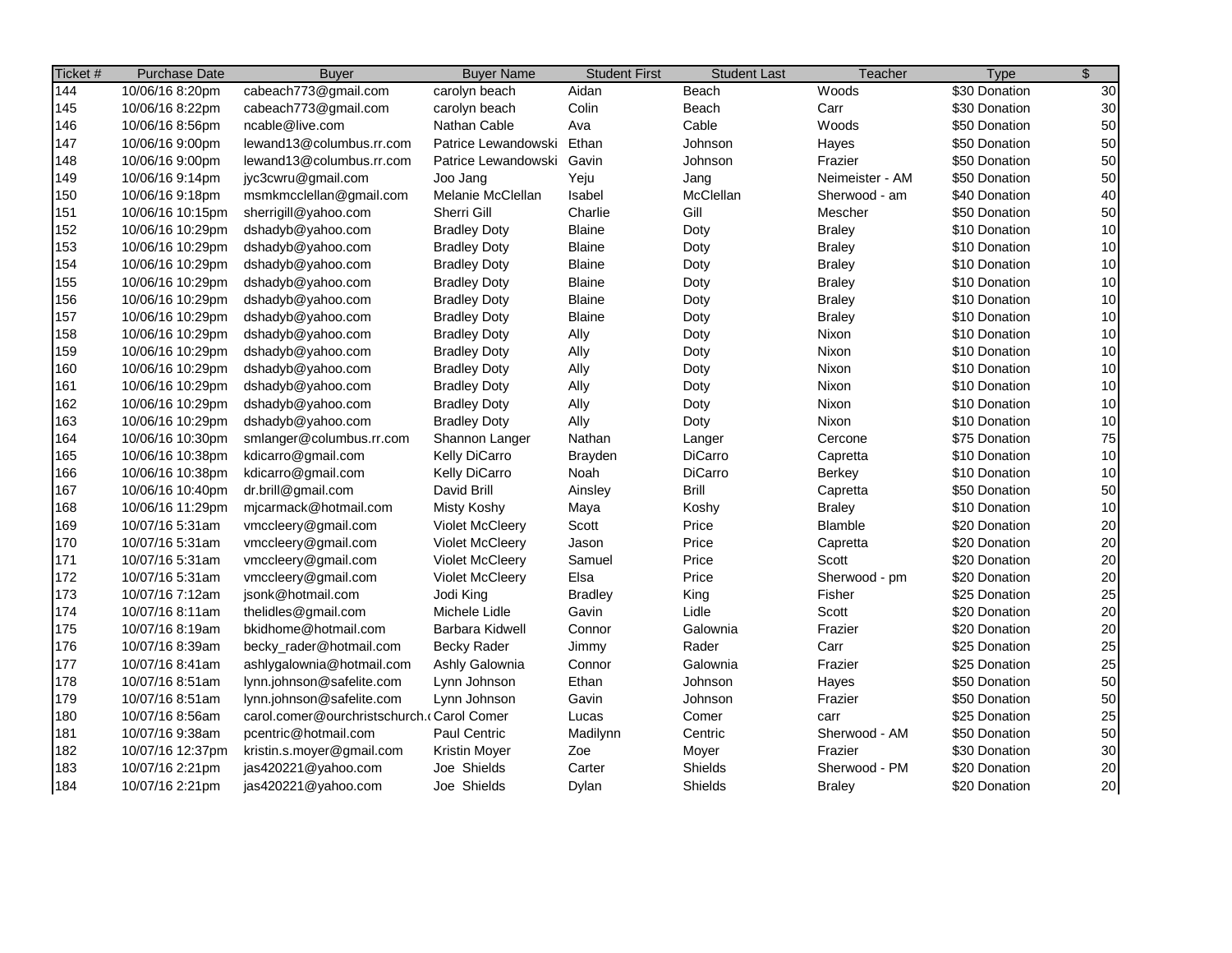| Ticket # | <b>Purchase Date</b> | <b>Buyer</b>                             | <b>Buyer Name</b>        | <b>Student First</b> | <b>Student Last</b> | Teacher         | <b>Type</b>   | $\mathfrak{S}$ |
|----------|----------------------|------------------------------------------|--------------------------|----------------------|---------------------|-----------------|---------------|----------------|
| 185      | 10/07/16 4:39pm      | psmeszaros@gmail.com                     | <b>Margaret Meszaros</b> | Jillian              | Meszaros            | Blamble         | \$50 Donation | 50             |
| 186      | 10/07/16 4:39pm      | psmeszaros@gmail.com                     | <b>Margaret Meszaros</b> | Kathryn              | Meszaros            | Scott           | \$50 Donation | 50             |
| 187      | 10/07/16 4:59pm      | angelineprice@gmail.com                  | <b>Angel Price</b>       | Elsa                 | Price               | Sherwood - pm   | \$15 Donation | 15             |
| 188      | 10/07/16 4:59pm      | angelineprice@gmail.com                  | Angel Price              | Sam                  | Price               | Scott           | \$15 Donation | 15             |
| 189      | 10/07/16 4:59pm      | angelineprice@gmail.com                  | Angel Price              | Jason                | Price               | Capretta        | \$20 Donation | 20             |
| 190      | 10/07/16 4:59pm      | angelineprice@gmail.com                  | Angel Price              | Scott                | Price               | Blamble         | \$20 Donation | 20             |
| 191      | 10/07/16 7:05pm      | judypmcclellan@gmail.com                 | Judy Mcclellan           | Isabel               | Mcclellan           | Sherwood - AM   | \$20 Donation | 20             |
| 192      | 10/07/16 9:54pm      | stmadison1@gmail.com                     | Stacey Madison           | Eli                  | Madison             | Carr            | \$25 Donation | 25             |
| 193      | 10/08/16 9:14am      | Cah1284@yahoo.com                        | Christina Henley         | Dylan                | Shields             | <b>Braley</b>   | \$10 Donation | 10             |
| 194      | 10/08/16 9:17am      | Cah1284@yahoo.com                        | Christina Henley         | Carter               | Shields             | Sherwood - pm   | \$10 Donation | 10             |
| 195      | 10/08/16 5:19pm      | auntiem3156@aol.com                      | Mary Coash               | Carson               | Dever               | Blamble         | \$50 Donation | 50             |
| 196      | 10/08/16 7:22pm      | jsonk@hotmail.com                        | Jodi King                | <b>Bradley</b>       | King                | Fisher          | \$15 Donation | 15             |
| 197      | 10/08/16 7:50pm      | ryann0208@gmail.com                      | <b>Ryann Grice</b>       | Max                  | Grice               | Neimeister - AM | \$10 Donation | 10             |
| 198      | 10/08/16 7:50pm      | ryann0208@gmail.com                      | <b>Ryann Grice</b>       | Max                  | Grice               | Neimeister - AM | \$10 Donation | 10             |
| 199      | 10/08/16 7:50pm      | ryann0208@gmail.com                      | <b>Ryann Grice</b>       | Max                  | Grice               | Neimeister - AM | \$10 Donation | 10             |
| 200      | 10/08/16 7:50pm      | ryann0208@gmail.com                      | <b>Ryann Grice</b>       | Max                  | Grice               | Neimeister - AM | \$10 Donation | 10             |
| 201      | 10/08/16 7:50pm      | ryann0208@gmail.com                      | <b>Ryann Grice</b>       | Max                  | Grice               | Neimeister - AM | \$10 Donation | 10             |
| 202      | 10/08/16 7:50pm      | ryann0208@gmail.com                      | <b>Ryann Grice</b>       | Max                  | Grice               | Neimeister - AM | \$10 Donation | 10             |
| 203      | 10/08/16 8:22pm      | jennifer_prak@yahoo.com                  | Jennifer Prak            | Mia                  | Prak                | Culp            | \$75 Donation | 75             |
| 204      | 10/10/16 9:16am      | olsavskys@gmail.com                      | Sarah Olsavsky           | Chase                | Olsavsky            | <b>Braley</b>   | \$10 Donation | 10             |
| 205      | 10/10/16 9:18am      | olsavskys@gmail.com                      | Sarah Olsavsky           | Mason                | Olsavsky            | Woods           | \$10 Donation | 10             |
| 206      | 10/10/16 1:07pm      | gkavy11@gmail.com                        | greg k                   | Hunter               | Kavy                | <b>Braley</b>   | \$15 Donation | 15             |
| 207      | 10/10/16 1:07pm      | gkavy11@gmail.com                        | greg k                   | Hunter               | Kavy                | <b>Braley</b>   | \$30 Donation | 30             |
| 208      | 10/10/16 4:12pm      | ayarwick@gmail.com                       | <b>Afton Yarwick</b>     | <b>Brooke</b>        | Yarwick             | Carr            | \$30 Donation | 30             |
| 209      | 10/10/16 4:32pm      | annacbeach@gmail.com                     | Anna Beach               | Aidan                | Beach               | Woods           | \$10 Donation | 10             |
| 210      | 10/10/16 4:32pm      | annacbeach@gmail.com                     | Anna Beach               | Colin                | Beach               | Carr            | \$10 Donation | 10             |
| 211      | 10/10/16 6:46pm      | sisterbear@msn.com                       | <b>Mary Toussant</b>     | Camille              | Matheny             | fisher          | \$20 Donation | 20             |
| 212      | 10/10/16 10:50pm     | btsayre99@gmail.com                      | <b>Trisha Sayre</b>      | Eli                  | Sayre               | Weaver          | \$10 Donation | 10             |
| 213      | 10/10/16 10:50pm     | btsayre99@gmail.com                      | <b>Trisha Sayre</b>      | Eli                  | Sayre               | Weaver          | \$10 Donation | 10             |
| 214      | 10/10/16 10:54pm     | whitehouse chris@hotmail.com Chris White |                          | Eli                  | Sayre               | Weaver          | \$10 Donation | 10             |
| 215      | 10/10/16 10:54pm     | whitehouse_chris@hotmail.com Chris White |                          | Eli                  | Sayre               | Weaver          | \$10 Donation | 10             |
| 216      | 10/10/16 10:54pm     | whitehouse_chris@hotmail.com Chris White |                          | Eli                  | Sayre               | Weaver          | \$10 Donation | 10             |
|          |                      |                                          |                          |                      |                     |                 |               |                |